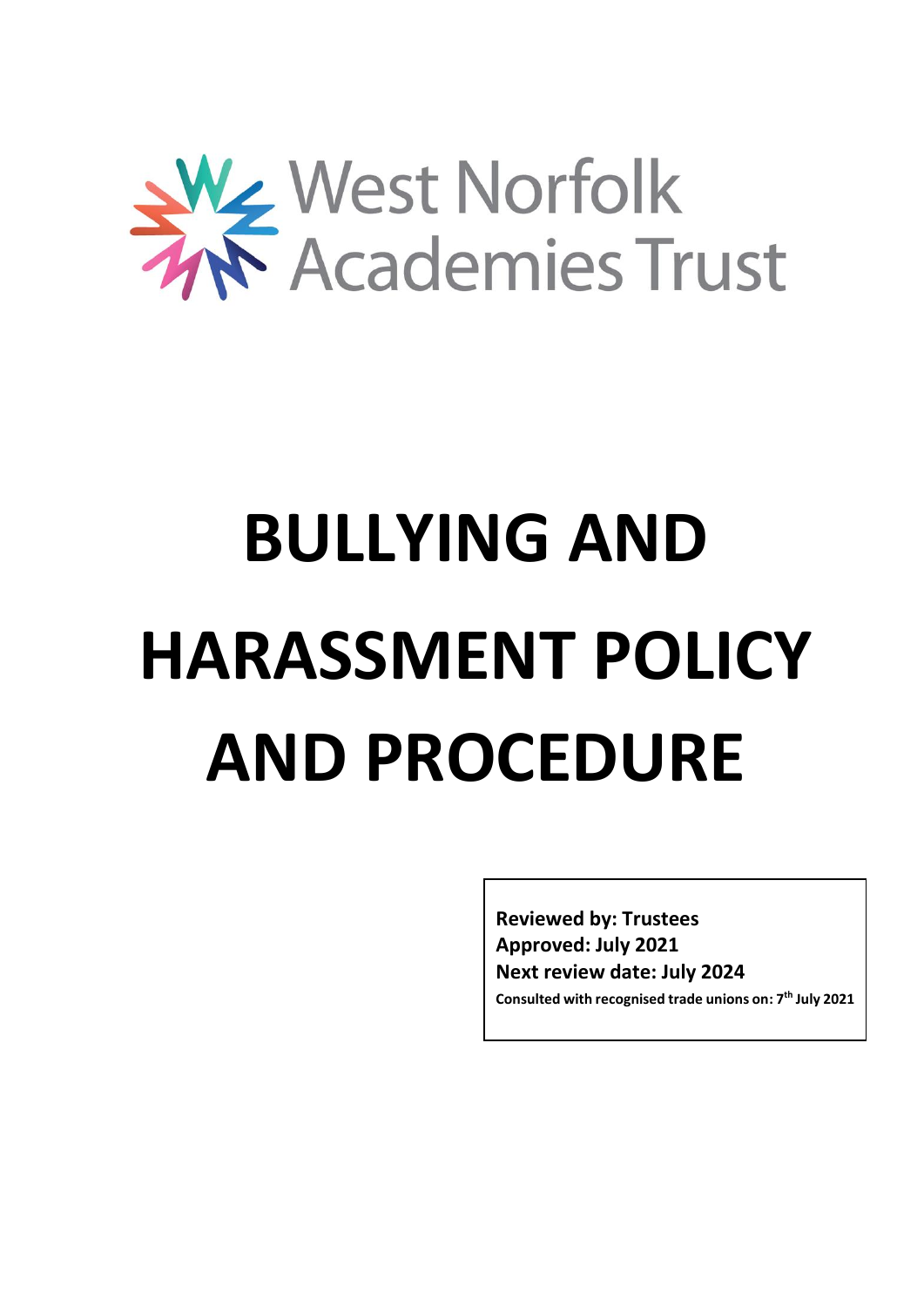## **Contents**

| $\mathbf{1}$ | <b>Terms of Reference</b>                 | $\mathbf 1$    |
|--------------|-------------------------------------------|----------------|
| 2            | Introduction                              | $1 - 2$        |
| 3            | What is Harassment?                       | $2 - 3$        |
| 4            | What is Bullying?                         | 3              |
| 5            | What the Law Says                         | $3 - 4$        |
| 6            | <b>Informal Process</b>                   | $4 - 5$        |
| 7            | <b>Formal Procedure</b>                   | $5 - 7$        |
| 8            | Appealing a Formal Decision               | $\overline{7}$ |
| 9            | Reporting a Concern                       | 8              |
| 10           | Protection and Support for those Involved | 8              |
| 11           | Confidentiality and Data Protection       | 8              |
| 12           | Who is responsible for the Policy?        | 8              |
| 13           | Monitoring and Review of the Policy       | 9              |
| 14           | Sources of Help and Support               | 9              |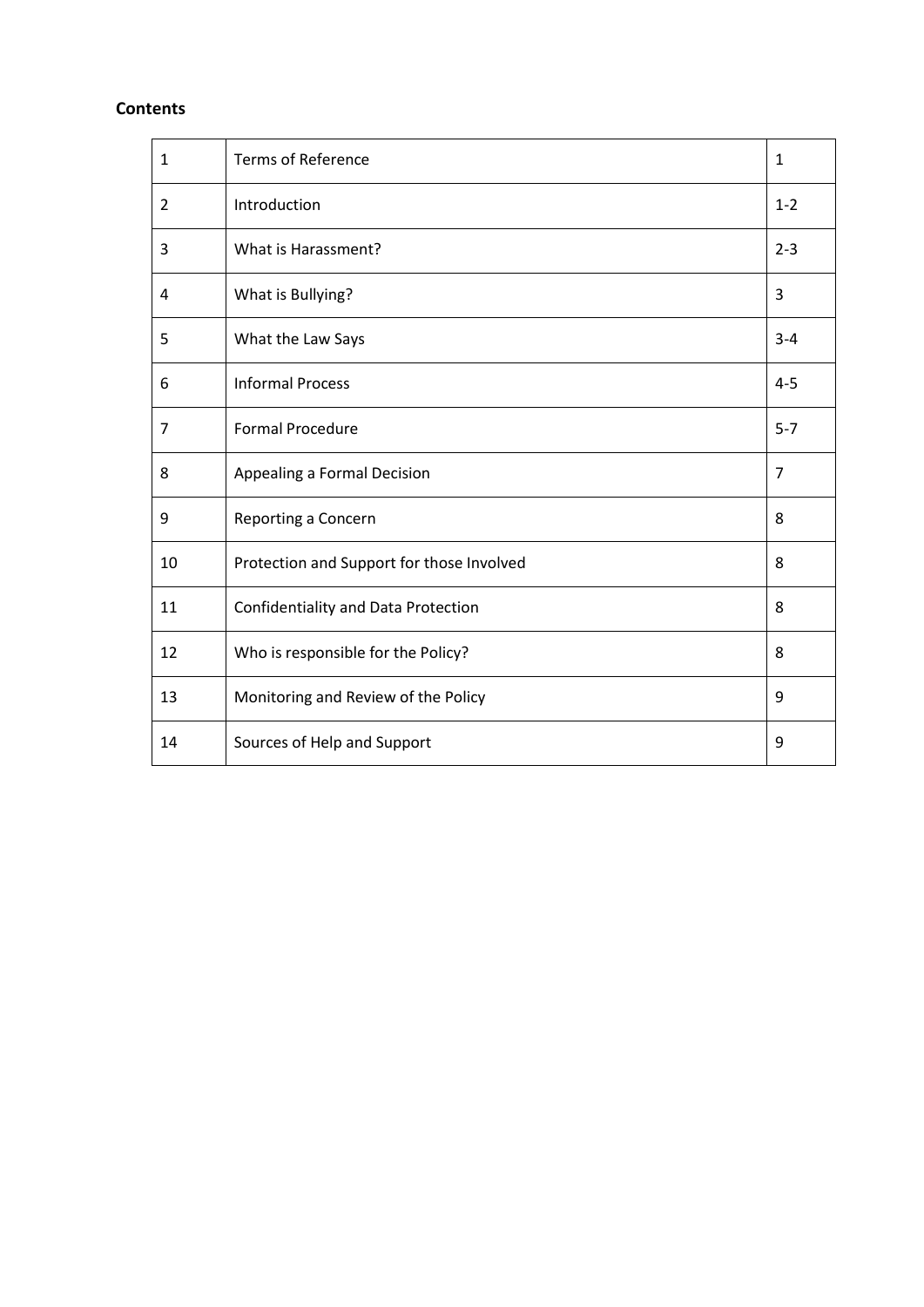# **1. Terms of Reference**

- **1.1** This policy applies to all employees, governors, trustees and volunteers of the West Norfolk Academies Trust.
- **1.2** Definitions:
	- "Executive Headteacher" also refers to any other title used to identify the Executive Headteacher, where appropriate, or other senior manager delegated to deal with the matter by the Executive Headteacher.
	- "Headteacher/Senior Manager" refers, where appropriate, to any other title used to identify the Headteacher/Senior Manager.
	- "Employee" refers to any employee, teaching and support, employed to work at the School/Trust
	- "Companion" refers to a person chosen by the employee to accompany them at a formal meeting, who shall be a trade union representative or a workplace colleague. A companion is entitled to speak to the employee during any meeting, and confer privately, but may not answer questions on the employee's behalf.
	- "WNAT" or "the Trust" refers to the West Norfolk Academies Trust.

# **2. Introduction**

- **2.1** The Trust seeks to ensure that all employees are treated, and treat others, with dignity and respect, free from harassment and bullying. Employees should always consider whether their words or conduct could be offensive. Even unintentional harassment or bullying is unacceptable.
- **2.2** The Trust will take allegations of harassment or bullying seriously and address them promptly and confidentially, where possible. All employees, governors, trustees and volunteers must comply with this policy and take appropriate measures to ensure that such inappropriate conduct does not occur. Harassment, sexual harassment, bullying and victimisation and retaliation against an employee may be treated as misconduct under our Disciplinary Procedure. In some cases, it may amount to gross misconduct leading to summary dismissal. Aggravating factors such as abuse of power over a more junior colleague will be taken into account in deciding what disciplinary action to take.
- **2.3** This policy covers harassment or bullying which occurs both in and out of the workplace, such as on school visits, at events, work-related social functions or on social networking sites. It covers bullying and harassment against employees, governors, trustees and volunteers and also by third parties such as suppliers or visitors to our school, which includes parents.
- **2.4** Where the complaint relates primarily to a matter covered by another policy, for example, grievance, pay, probation or whistleblowing, then the matter will be dealt with in accordance with the relevant policy, if more appropriate. Matters will not be dealt with under both this policy and the grievance policy.
- **2.5** The Trust will consider appropriate outcomes when a complaint has been investigated for example, warning a parent about their behaviour, supporting the employee with reporting any criminal acts to the police, a disciplinary hearing, training, formal apologies.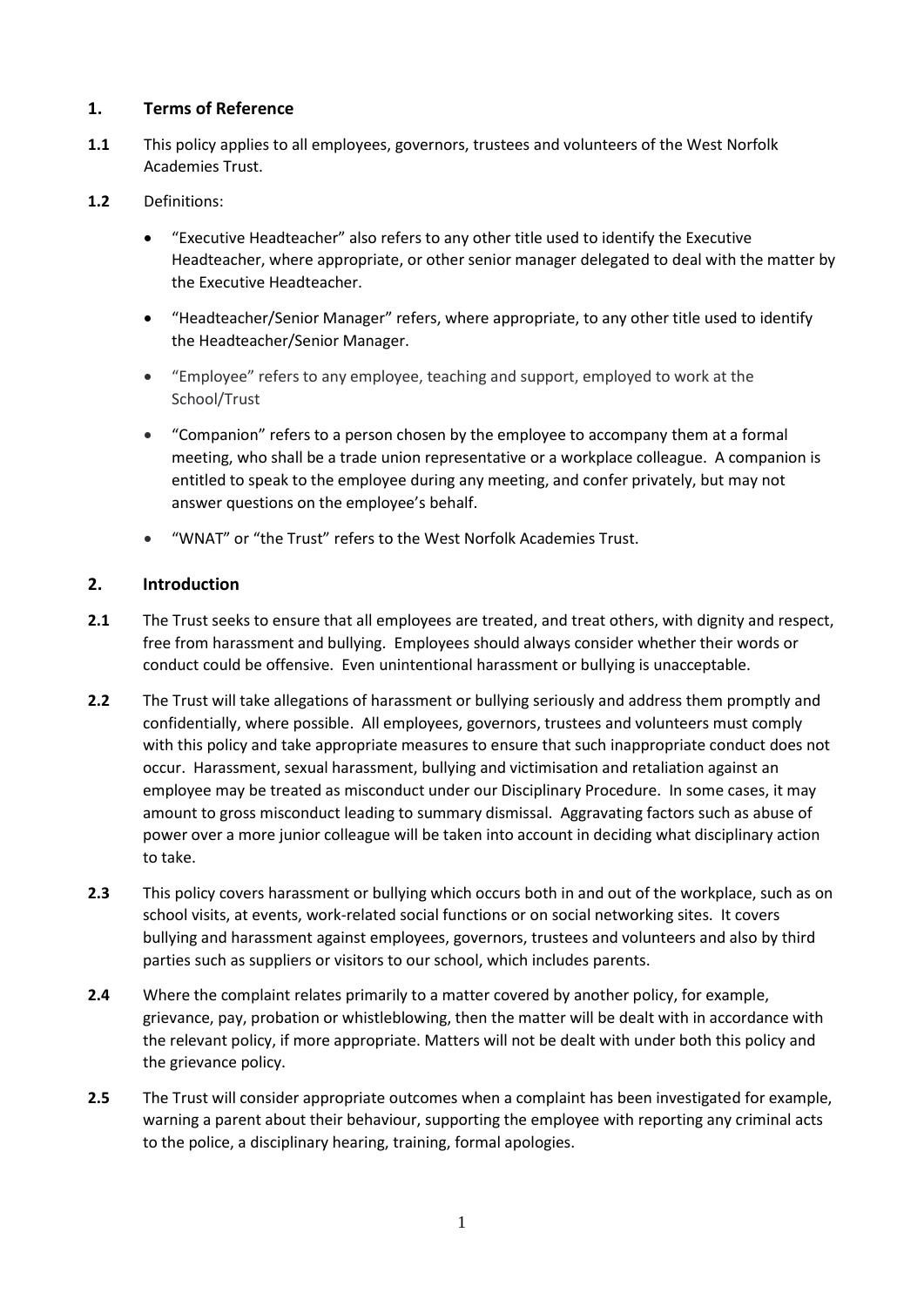- **2.6** This policy does not form part of any employee's contract of employment and it may be amended at any time following consultation. Elements of this procedure, including any time limits, may be varied as appropriate in any case.
- **2.7** Employees will not be subjected to disciplinary action or to any other detriment simply because their complaint is not upheld and they will only face disciplinary action if it is found both that the allegation is false and made with malicious intent (that is, without an honest truth in its belief).
- **2.8** At any stage of the procedure, after discussion with the Headteacher, the line manager may deem it more appropriate for matters to be investigated under the disciplinary procedure.

## **3. What is Harassment?**

- **3.1** Harassment is any unwanted physical, verbal or non-verbal conduct which has the purpose or effect of violating a person's dignity or creating an intimidating, hostile, degrading, humiliating or offensive environment for them. A single incident can amount to harassment.
- **3.2** It also includes treating someone less favourably because they have submitted, or refused to submit, to such behaviour in the past.
- **3.3** Unlawful harassment may be related to age, disability, gender reassignment, marital or civil partner status, pregnancy or maternity, race (including, colour, nationality, ethnic or national origin), religion or belief, sex or sexual orientation. Harassment is unacceptable even if it does not fall within any of these categories.
- **3.4** Sexual harassment is unlawful and is unwanted conduct which is of a sexual nature.
- **3.5** Harassment may include, for example:
	- **3.5.1** Unwanted physical conduct or "horseplay", including touching, pinching, pushing, grabbing, brushing past someone, invading their personal space, and more serious forms of physical or sexual assault;
	- **3.5.2** Unwelcome sexual advances or suggestive behaviour (which the harasser may perceive as harmless), and suggestions that sexual favours may further a career or that a refusal may hinder it;
	- **3.5.3** Continued suggestions for social activity after it has been made clear that such suggestions are unwelcome;
	- **3.5.4** Conduct of a sexual nature such as sending or displaying material that is pornographic or that some people may find offensive (including e-mails, text messages, video clips and images sent by mobile phone or posted on the internet).
	- **3.5.5** Offensive or intimidating comments or gestures, or insensitive jokes or pranks;
	- **3.5.6** Mocking, mimicking or belittling a person's disability;
	- **3.5.7** Racist, sexist, homophobic or ageist jokes, or derogatory or stereotypical remarks about a particular ethnic or religious group or gender;
	- **3.5.8** Outing or threatening to out someone as gay or lesbian;
	- **3.5.9** Ignoring or shunning someone, for example, by deliberately excluding them from a conversation or a workplace social activity.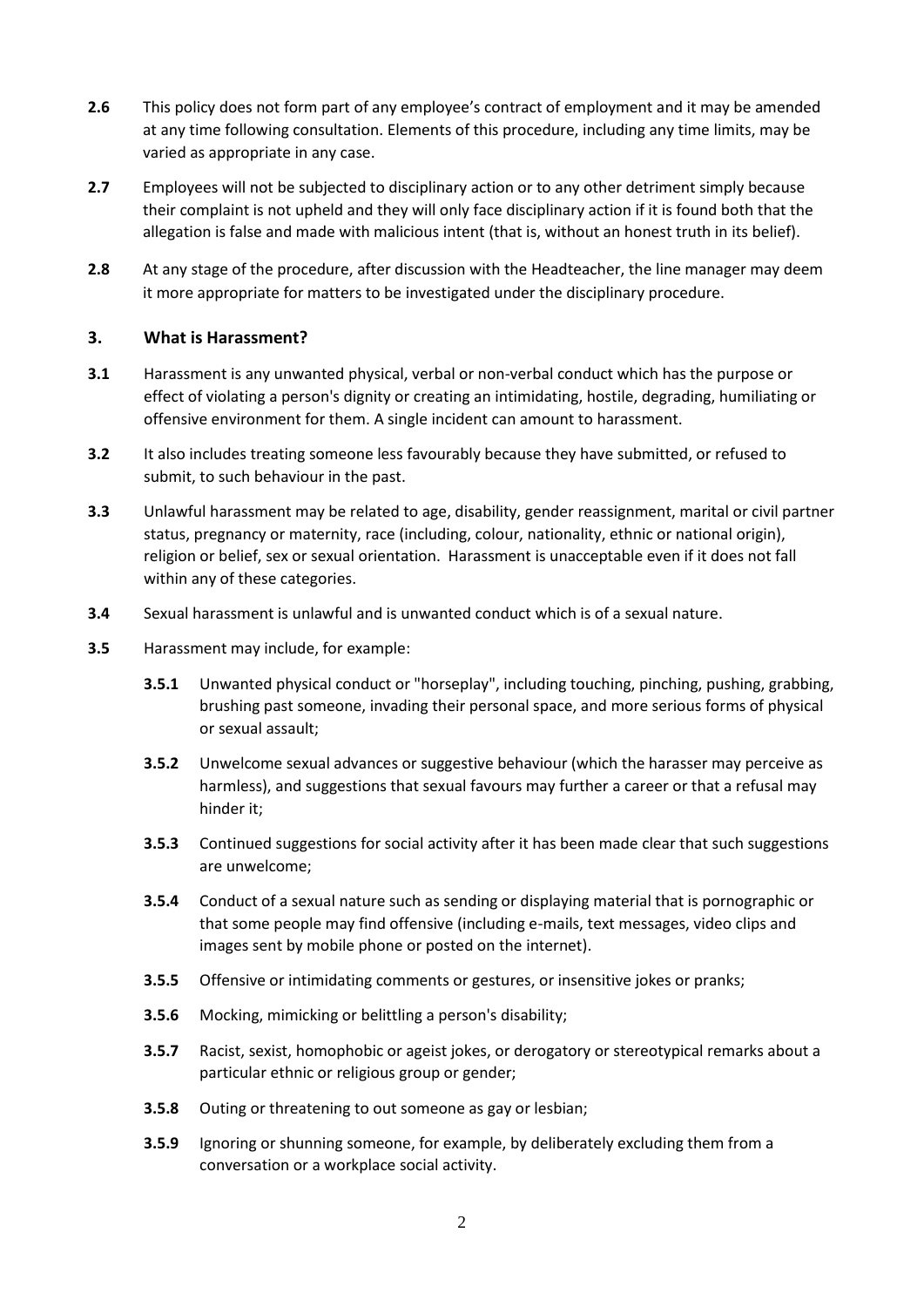**3.6** An employee may be harassed even if they were not the intended "target". For example, an employee may be harassed by racist jokes about a different ethnic group if they create an offensive environment, or the harasser may wrongly believe the employee to have a particular protected characteristic or the employee may be associated with someone who has a protected characteristic. When deciding whether or not conduct has the effect of harassment, the perception of the other person, the circumstances of the case, for example, whether the harasser is a person of seniority, and whether or not it is reasonable for the conduct to have that effect, must all be taken into account.

## **4. What is Bullying?**

- **4.1** Bullying is offensive, intimidating, malicious or insulting behaviour involving the misuse of power that can make a person feel vulnerable, upset, humiliated, undermined or threatened. Power does not always mean being in a position of authority, but can include both personal strength and the power to coerce through fear or intimidation.
- **4.2** Bullying can take the form of physical, verbal and non-verbal conduct. Bullying may include, by way of example:
	- **4.2.1** Shouting at, being sarcastic towards, ridiculing or demeaning others
	- **4.2.2** Physical or psychological threats
	- **4.2.3** Overbearing and intimidating levels of supervision
	- **4.2.4** Inappropriate and/or derogatory remarks about someone's performance
	- **4.2.5** Abuse of authority or power by those in positions of seniority
	- **4.2.6** Deliberately excluding someone from meetings or communications without good reason.
- **4.3** Legitimate, reasonable and constructive criticism of a worker's performance or behaviour, or reasonable instructions given to employees in the course of their employment, will not amount to bullying on their own.

## **5. What the Law Says**

- **5.1** The Equality Act 2010 prohibits harassment related to age, disability, gender reassignment, marital or civil partner status, pregnancy or maternity, race (which includes colour, nationality, ethnic or national origin), religion or belief, sex or sexual orientation. Employers are meant to take reasonable steps to prevent it. Third party harassment was removed from the Act. However, it is still possible for an employer to be liable for direct and indirect discrimination involving third party harassment where they treat someone less favourably because of a protected characteristic e.g. failing to take preventative action because of an employee's gender. In addition, an employee could rely on the implied clause of trust and confidence in their employment contract when they are considering their employer's action to a response.
- **5.2** The Protection from Harassment Act 1997 also makes it unlawful to pursue a course of conduct which the person knows, or ought to know, would be harassment, which includes causing someone alarm or distress.
- **5.3** Under the Health and Safety at Work Act 1974 employees are entitled to a safe place and system of work.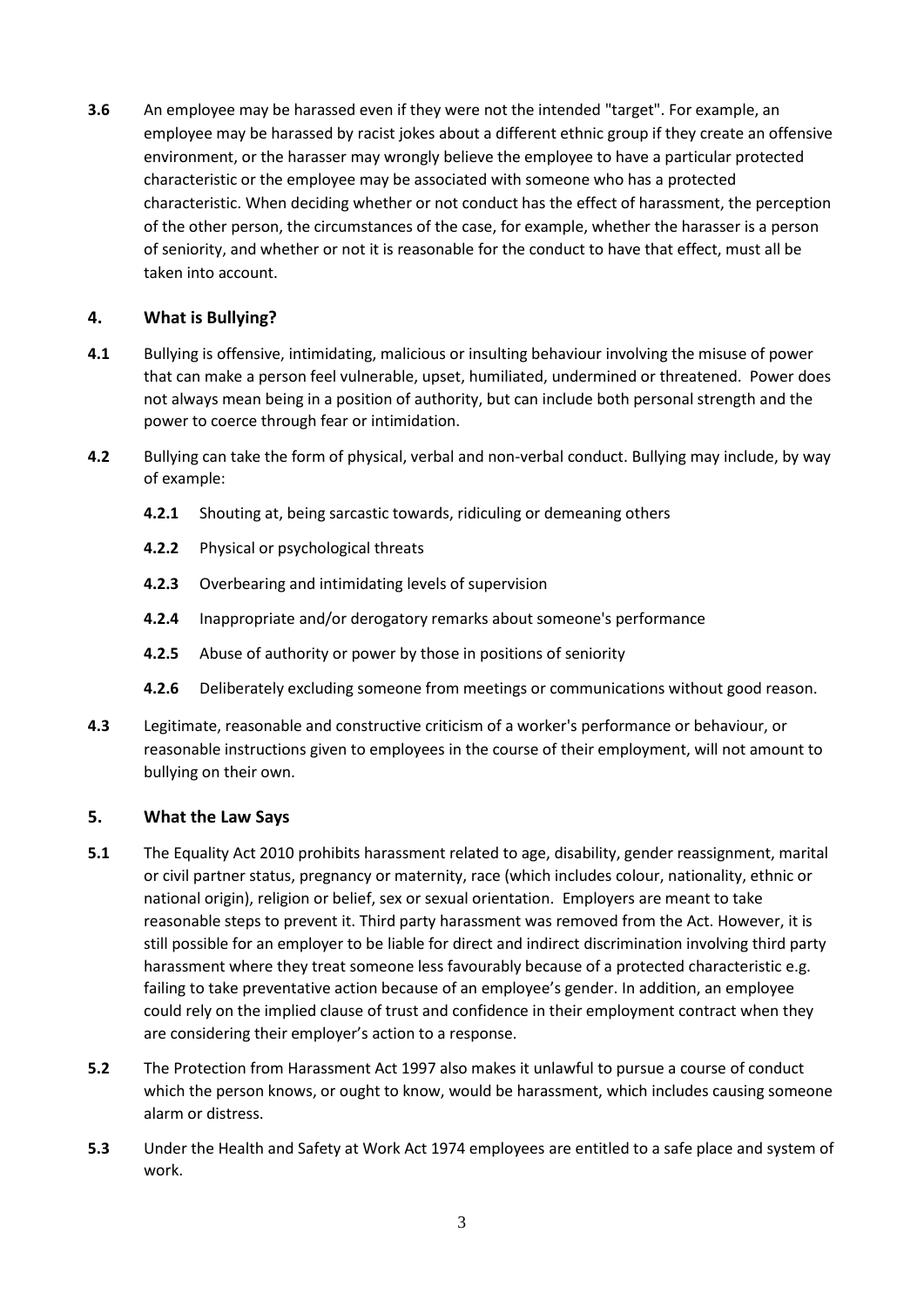- **5.4** Schools within the public sector must comply with the Public Sector Equality Duty (PSED). This means that when carrying out their functions, they must pay due regard to the need to:
	- Eliminate discrimination, harassment and victimisation.
	- Advance equality of opportunity between people who have a protected characteristic and people who do not.
	- Foster good relations between people who share a protected characteristic and people who do not.
	- To comply with the PSED, employers must give due regard to how taking steps to prevent third party harassment may help to eliminate discrimination, harassment and victimisation, advance equality of opportunity and foster good relations.
- **5.5** Individual members of staff may in some cases be legally liable for harassment of colleagues or third parties and may be ordered to pay compensation by a court or employment tribunal.

# **6. Informal Process**

- **6.1** If the employee is being bullied or harassed, they should attempt to manage the situation informally if this is possible. The objective of an informal approach is to resolve the difficulty with the minimum of conflict. Every member of the school community has personal rights and this includes being made aware that their attention or behaviour is perceived by another as bullying or harassing. It is possible that the "perpetrator" simply does not realise the effect of their behaviour on the recipient. The employee may prefer to discuss their complaint with the 'perpetrator' as early as possible, to reduce their worry and possibly the worry of the other person. They should explain clearly to the other person that their behaviour is not welcome, or makes them feel uncomfortable.
- **6.2** If the employee would find it too difficult or embarrassing to speak directly with the other person, then they can discuss the matter with a third party, for example, a work colleague, line manager/supervisor, or union representative. The third party could support the employee in a number of ways, for example by providing advice on how to approach the issue directly with the alleged harasser, or they may support the employee in raising the issue with the alleged harasser by accompanying them in any discussion. The third party may help the employee to set out their thoughts in writing, or may raise the matter informally with the harasser on the employee's behalf. Support could extend to helping the employee to obtain advice on or assistance in dealing with issues relating to particular protected characteristics or helping the employee to obtain counselling.
- **6.3** If the behaviour continues after raising it with the perpetrator, then the employee should raise the matter with their line manager, or another appropriate senior colleague, orally or in writing.
- **6.4** The line manager/senior colleague will then arrange to meet with both parties, either individually or together (only where both parties are comfortable with this), and seek to address the concerns by considering options with those involved. These options may include mediation or moving to the formal stage of the procedure and those referred to in 2.4.
- **6.5** If informal steps have not been successful, or are not possible or appropriate due to the seriousness of the allegations, an employee should follow the formal procedure set out below.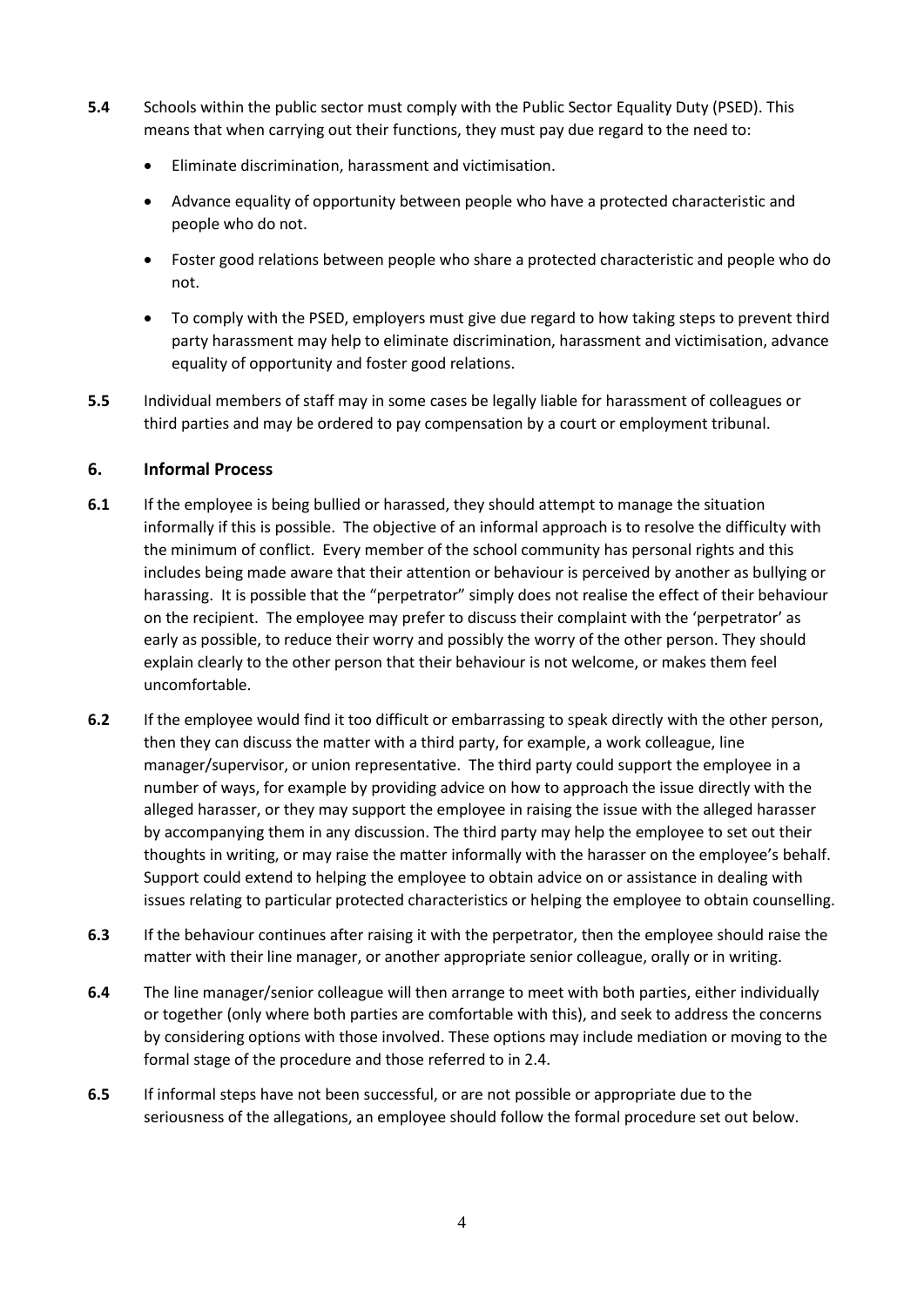- **6.6** Witnesses to harassment or victimisation can also take steps to address it. This may include:
	- the witness intervening where the witness feels able to do so
	- the witness asking the employee subjected to the harassment if they would like the witness to report it or support them in reporting it
	- the witness reporting the incident where the witness feels that there may be a continuing risk if they do not report it, and
	- requiring witnesses to cooperate in an investigation.

## **7. Formal Procedure**

- **7.1** To implement the formal procedure, the employee should provide a written complaint. This written statement should set out full details of the conduct in question, including:
	- the name of the harasser or bully
	- the nature of the harassment or bullying
	- the date/s and times/ at which it occurred
	- the names of any witnesses
	- any action that has been taken so far to attempt to stop it from occurring.

The employee can use the Notification of Grievance Form (Appendix A of the grievance procedure) to state the grounds of their complaint and the remedy that is being sought, if helpful.

- **7.2** As a general principle, the decision whether to progress a complaint is the decision of the employee. However, the Trust has a duty to protect all employees and may pursue the matter independently if, in all circumstances, they consider it appropriate to do so.
- **7.3** Where the bullying and harassment procedure is invoked as a result of a complaint about bullying or harassment, a manager (usually the employee's direct line manager, unless the complaint is against them or where they have involvement in the complaint) must be designated to investigate the complaint in a timely, sensitive, impartial and confidential manner.
- **7.4** The manager, (the Investigation Officer for these purposes), will arrange a meeting with the employee, usually within a week of receiving their complaint, so they can give their account of events. The employee has the right to be accompanied by a companion, who must respect the confidentiality of the investigation. There may be further meetings with the employee as appropriate, throughout the investigation. The employee should be informed of likely timescales for an outcome at the meeting.
- **7.5** Where the complaint is about another employee, the Executive Headteacher may consider suspending the alleged harasser or bully on full pay or making other temporary changes to working arrangements pending the outcome of the investigation, if circumstances require. A suspension risk assessment should be completed in all cases. The Investigating Officer will also meet with the alleged harasser or bully, who may also be accompanied by a companion, to hear their account of events. They have a right to be told the full details of the allegations against them, so that they can respond.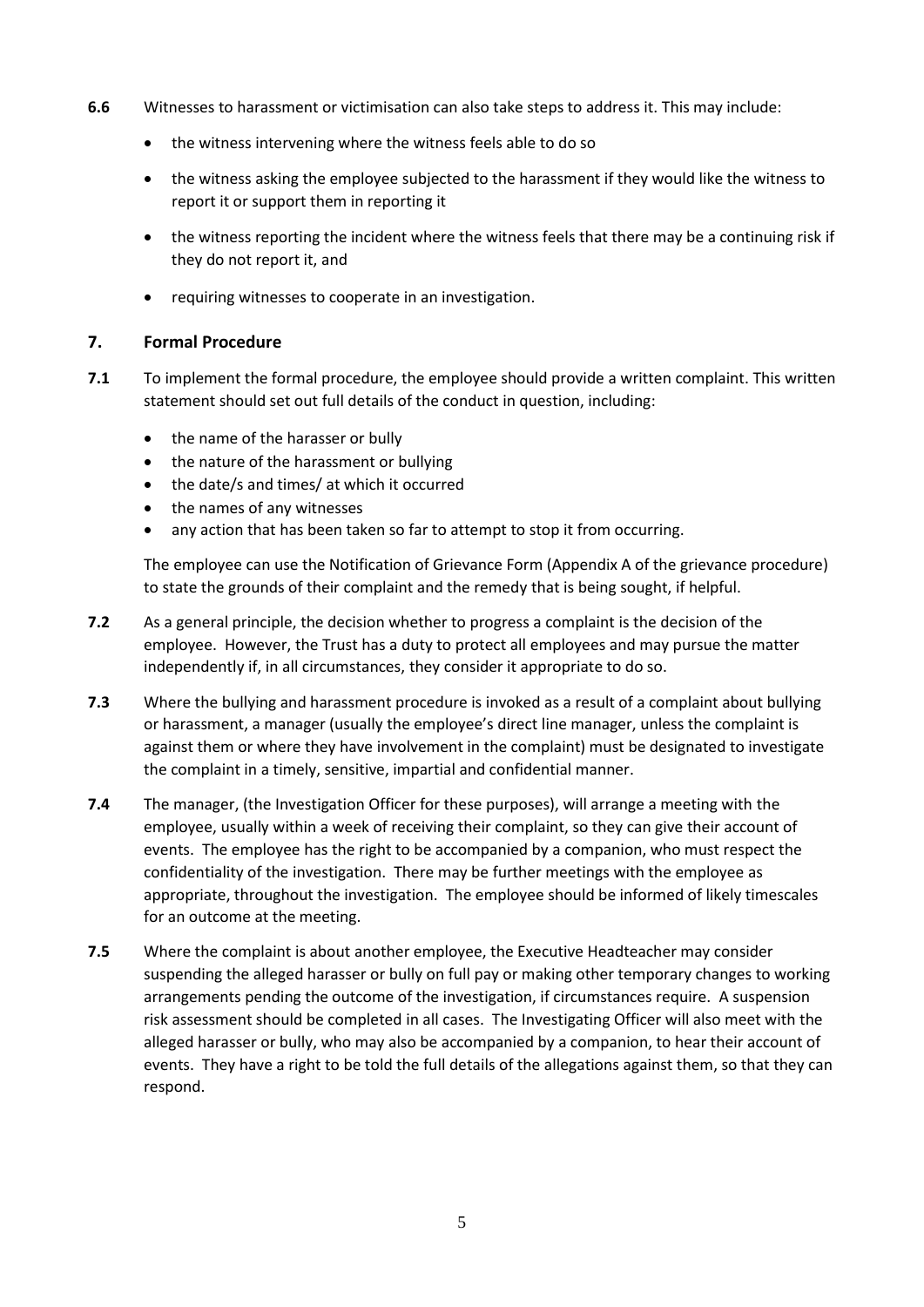- **7.6** Where the employee's complaint is about someone other than an employee, such as a contractor or visitor, the Executive Headteacher will consider what action may be appropriate to protect the employee and anyone involved pending the outcome of the investigation, bearing in mind the reasonable needs of the school and the rights of that person. Where appropriate the Executive Headteacher will attempt to discuss the matter with the third party.
- **7.7** The Executive Headteacher will also seriously consider any request the employee makes for changes to their own working arrangements during the investigation.
- **7.8** It is likely to be necessary for the Investigating Officer to interview witnesses to any of the incidents mentioned in the complaint. If so, the importance of confidentiality will be emphasised to them.
- **7.9** Any employee who deliberately provides false information or otherwise acts in bad faith as part of an investigation may be subject to action under the Trust's disciplinary procedure.
- **7.10** The main purpose of the investigation is to establish whether the act/s under investigation amounted to harassment and /or bullying. The Investigation Report should include:
	- the terms of reference of the report
	- the complainant's account of the incident/s and the effects
	- a response from the person identified by the complainant
	- evidence from employees in the same work area or any other relevant areas where incidents of harassment or bullying may have occurred.
	- a conclusion as to whether or not there is a case to answer in respect of the allegations made and whether the matter should be referred to a disciplinary hearing. The report should identify whether it appears that the complainant has suffered any detriment e.g. deterioration of work performance or health, lack of career development, denial of opportunities etc. The investigating officer may also choose to make recommendations as to how the matter may be resolved.
- **7.11** At the end of the investigation, the Investigating Officer will submit a report to the Executive Headteacher to consider the complaint. Within 10 working days, the Executive Headteacher will write to the employee to invite them to a formal meeting to discuss the complaint. The Executive Headteacher may be accompanied by another employee, or an HR Adviser.
- **7.12** An employee may bring a companion to the meeting. The employee must advise the senior manager who their chosen companion is, in good time before the meeting.
- **7.13** At the meeting, the companion may make representations and ask questions, but should not answer questions on the employee's behalf.
- **7.14** If an employee's chosen companion is unavailable at the time a meeting is scheduled and will not be available for more than five working days afterwards, the employee will normally be required to find an alternative companion.
- **7.15** The investigating officer will attend to present the findings of their investigation and the employee will be provided with a copy of the report at least five working days before the meeting.
- **7.16** At the meeting, the employee will be given a reasonable opportunity to raise points about any information collected in the investigation.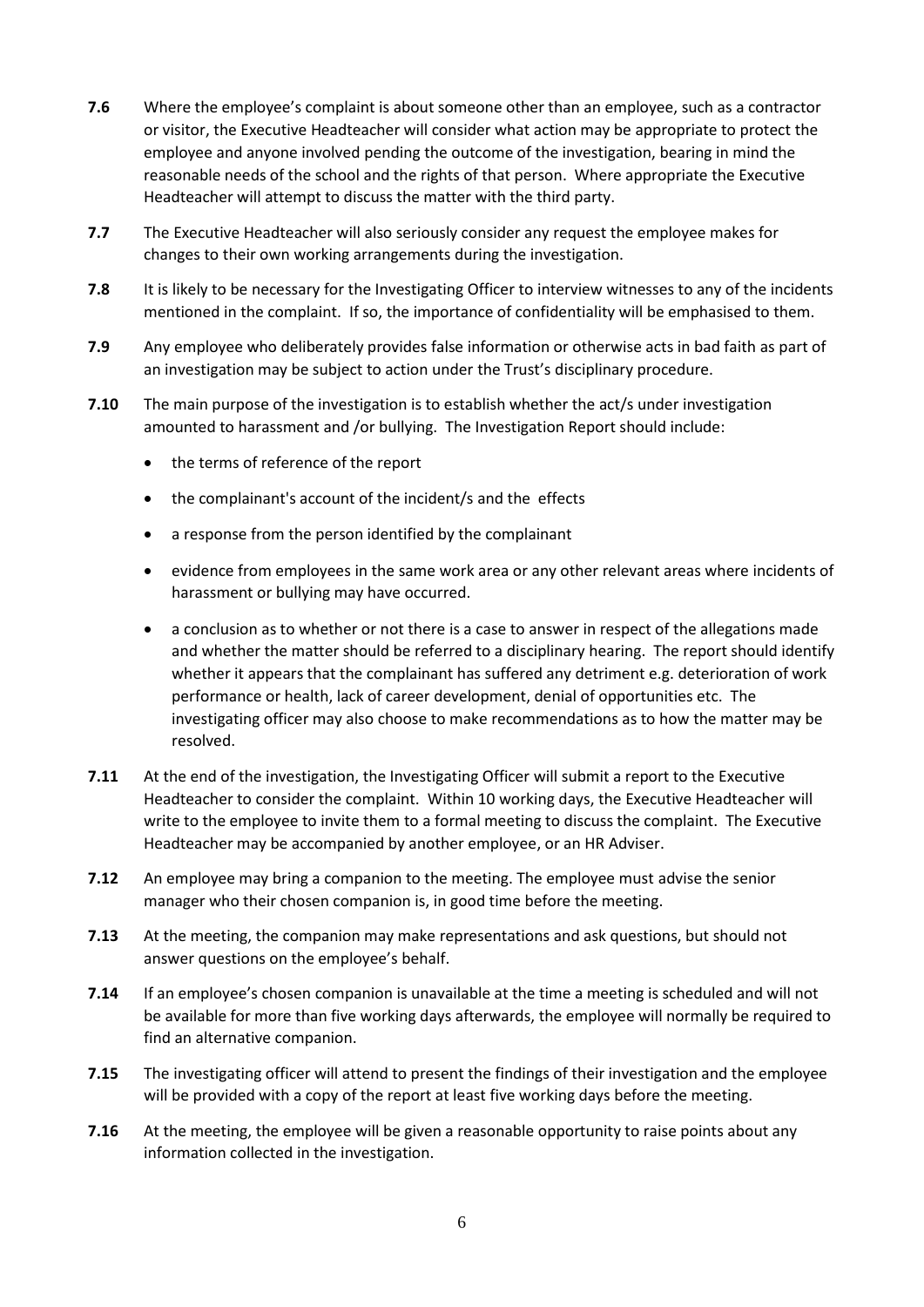- **7.17** Following the meeting, the Executive Headteacher will consider the investigation report and all information presented in the meeting and decide whether:
	- They consider that harassment or bullying has occurred, in which case the matter may be dealt with as a case of possible misconduct or gross misconduct under the Trust's disciplinary procedure
	- They consider that harassment or bullying has occurred but the evidence shows that it was inadvertent or unintentional, in which case the "perpetrator" shall be offered support and training to allow them the opportunity to modify their behaviour.
	- less formal action is appropriate but some form of mediation or counselling is required for one or both parties
	- any short-term or long-term relocation, change in duties or reporting structure are required. Any changes should not be at the detriment to any parties concerned.
- **7.18** The employee will receive a letter confirming the Executive Headteachers decision in writing within 10 working days of the meeting. A copy of the letter and the investigation report will also be given to the alleged harasser.
- **7.19** Following a formal bullying or harassment complaint, either party may be concerned about working with the other again. Due regard to such views should be taken into account when offering counselling or mediation. A transfer of one or both parties to another section or department may be appropriate in some cases and where feasible.
- **7.20** If the employee is not satisfied with the outcome then the employee may appeal in accordance with the paragraph below.

## **8. Appealing a Formal Decision**

- **8.1** If the complaint has not been resolved to the employee's satisfaction they may appeal in writing, to the Clerk to the Trustees, setting out the grounds of their appeal, within 10 working days of receiving the written confirmation of the original decision. The employee must detail how they consider the procedure has not been correctly applied, and/or how the outcome was not reasonable or proportionate.
- **8.2** The appeal will normally be heard as soon as possible after receipt of the appeal letter, by an Appeal Committee of 3 or more Trustees, convened by the Clerk to the Trustees. They will hear the reasons for the appeal and consider whether further investigation is required.
- **8.3** The Appeal Committee may have an HR adviser attend the meeting with the employee. The HR adviser, who should not have had any previous involvement in dealing with the complaint, shall not have a vote in the decision of the Appeal Committee.
- **8.4** The Appeal Committee will confirm its final decision in writing, as soon as reasonably possible after the appeal meeting. This is the end of the procedure and there is no further right of appeal.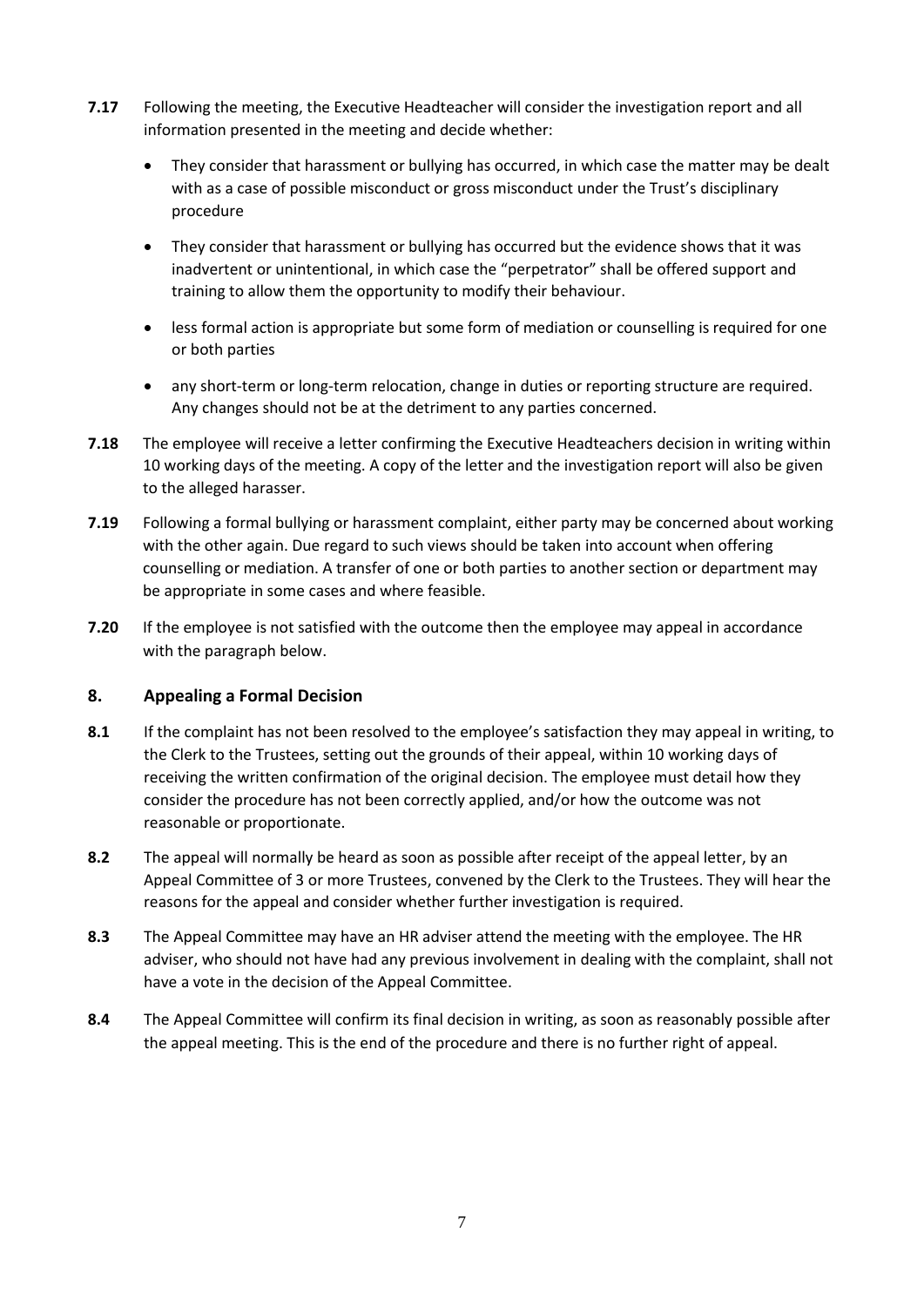# **9. Reporting a Concern**

- **9.1** All employees, governors, trustees and volunteers must comply with this policy and take appropriate measures to ensure that such inappropriate conduct does not occur. If a person witnesses bullying or harassment, they should raise the concern with their line manager or another appropriate senior colleague orally or in writing.
- **9.2** The School will support the witness in raising genuine concerns, informally or formally.

#### **10. Protection and support for those involved**

- **10.1** Employees who make complaints or who participate in good faith in any investigation conducted under this policy must not suffer any form of retaliation or victimisation as a result.
- **10.2** If an employee believes they have suffered any such treatment they should inform their line manager or another senior manager. If the matter is not remedied the employee should raise it formally using this procedure.
- **10.3** Anyone found to have retaliated against or victimised someone for making a complaint or assisting in good faith with an investigation under this procedure will be subject to disciplinary action under the Trust's Disciplinary Procedure for all Employees.

#### **11. Confidentiality and Data Protection**

- **11.1** Confidentiality is an important part of the procedures provided under this policy. Everyone involved in the operation of the policy, whether making a complaint or involved in any investigation, is responsible for observing the high level of confidentiality that is required. Details of the investigation and the names of the person making the complaint and the person accused must only be disclosed on a "need to know" basis.
- **11.2** Information about a complaint by or about an employee may be placed on the employee's personnel file, along with a record of the outcome and of any notes or other documents compiled during the process. These will be processed in accordance with the Trust's Data Retention Policy for Staff.
- **11.3** Breach of confidentiality may give rise to disciplinary action under our Disciplinary Procedure.

## **12. Who is Responsible for the Policy?**

- **12.1** The Trustee's have overall responsibility for the effective operation of this policy but have delegated day-to-day responsibility for overseeing its implementation to the Executive Headteacher.
- **12.2** All managers have a specific responsibility to operate within the boundaries of this policy, ensure that all employees understand the standards of behaviour expected of them and to take action when behaviour falls below its requirements.
- **12.3** Employees should disclose any instances of harassment or bullying of which they become aware to their line manager.
- **12.4** Questions about this policy and requests for training or information on dealing with bullying or harassment should be directed to the relevant line manager, who should consult with the relevant Headteacher and/or the HR Department.